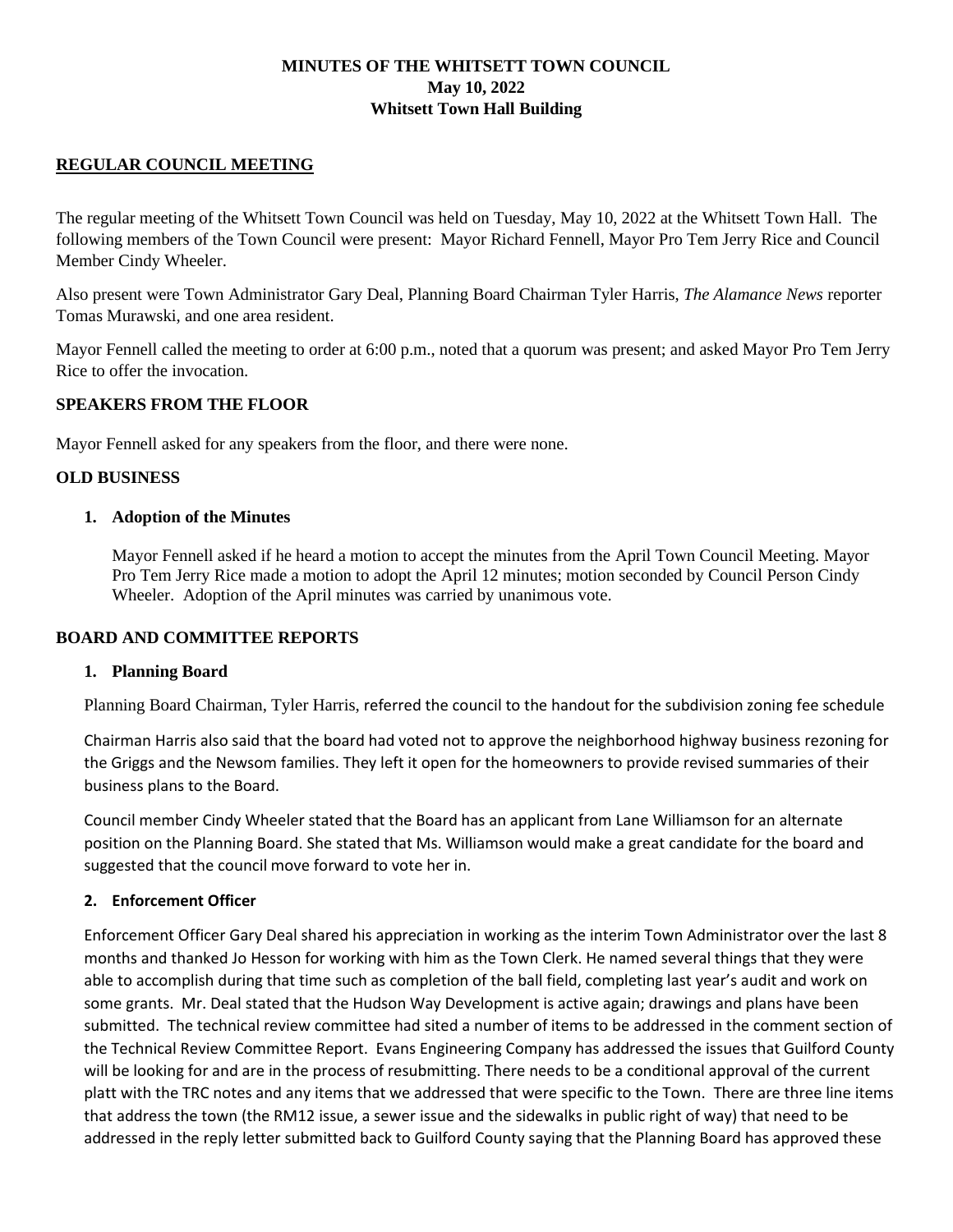items. Mayor Fennel asked if the Planning Board could hold a special meeting within the next few days to approve these items with the conditional uses so they could go ahead and be submitted.

# **3. Town Administrator**

Town Administrator Deal let the Council know that there is still an open item with the Treasury Department concerning the right up of comments from the audit. We were able to get assistance from Cobb Ezekiel and Loy who helped us address those items which need to be approved and submitted to the Treasury Department to close out the question on the audit. Mr. Deal reviewed that the audit showed that there were some finance issues that needed to be tightened up from the previous year and those issues have now been addressed. Elaine Garner and Barbara York are now on staff as the Town Administrator and Town Clerk and there are now procedures set in place which Cobb Ezekiel and Loy approved. These procedures were documented by Cobb Ezekiel and Loy and were handed out to Council members for their review and approval.

Town Administrator Deal let the Council know that the funds were received from the Legislation Grant of \$50,000 in which there were multiple things requested (replacement of our HVAC system and generator as well as a new picnic shelter). He stated that the HVAC system could be put on hold until we put up some kind of protection around them to prevent them from being damaged. He is currently waiting on estimates for the generator. The Town has two years in which to spend the money so we are not pushed for time.

Councilman Lee Greeson (who was not present for the meeting) had let Mr. Deal know that the issues with the ballfield restrooms have been addressed and there are now keys that are labeled that will open those doors and gave instructions on how to set up the keypad.

Following the Town Administrator's report, Mayor Fennell personally thanked Mr. Deal for stepping in and helping the town out and noted that he had done a great job.

## **NEW BUSINESS**

# **1. Adoption of FPIC Document**

Mayor Fennell made a motion to adopt the FPIC Response document. Councilman Jerry Rice seconded and was approved unanimously.

# **2. Adoption of Fee Schedule**

Mayor Fennell made a motion to adopt the Fee Schedule that the Planning Board presented. The motion was seconded by Council Member Cindy Wheeler and unanimously passed.

# **3. Appointment of New Planning Board Member**

Finally, Mayor Fennell made a motion to accept the nomination for Lane Williamson as an alternate member on the Planning Board. Council Member Jerry Rice seconded and the motion passed unanimously.

### **4. Presentation of Draft of Preliminary Town Operating Budget for 2022-2023**

Mayor Fennel addressed the presentation of the Town's Operating Budget. Gary Deal let the council know this was the best estimate of the Town's Revenue for the coming year by Guilford County. The council members stated that the budget looked good.

### **5. Set Public Hearing Date**

Mayor Fennell asked that the council set the Public Hearing date for June 14, 2022. Council Member Cindy Wheeler made the motion, Council Member Jerry Rice seconded and the motion was approved unanimously.

### **6. Any Items from Council Members**